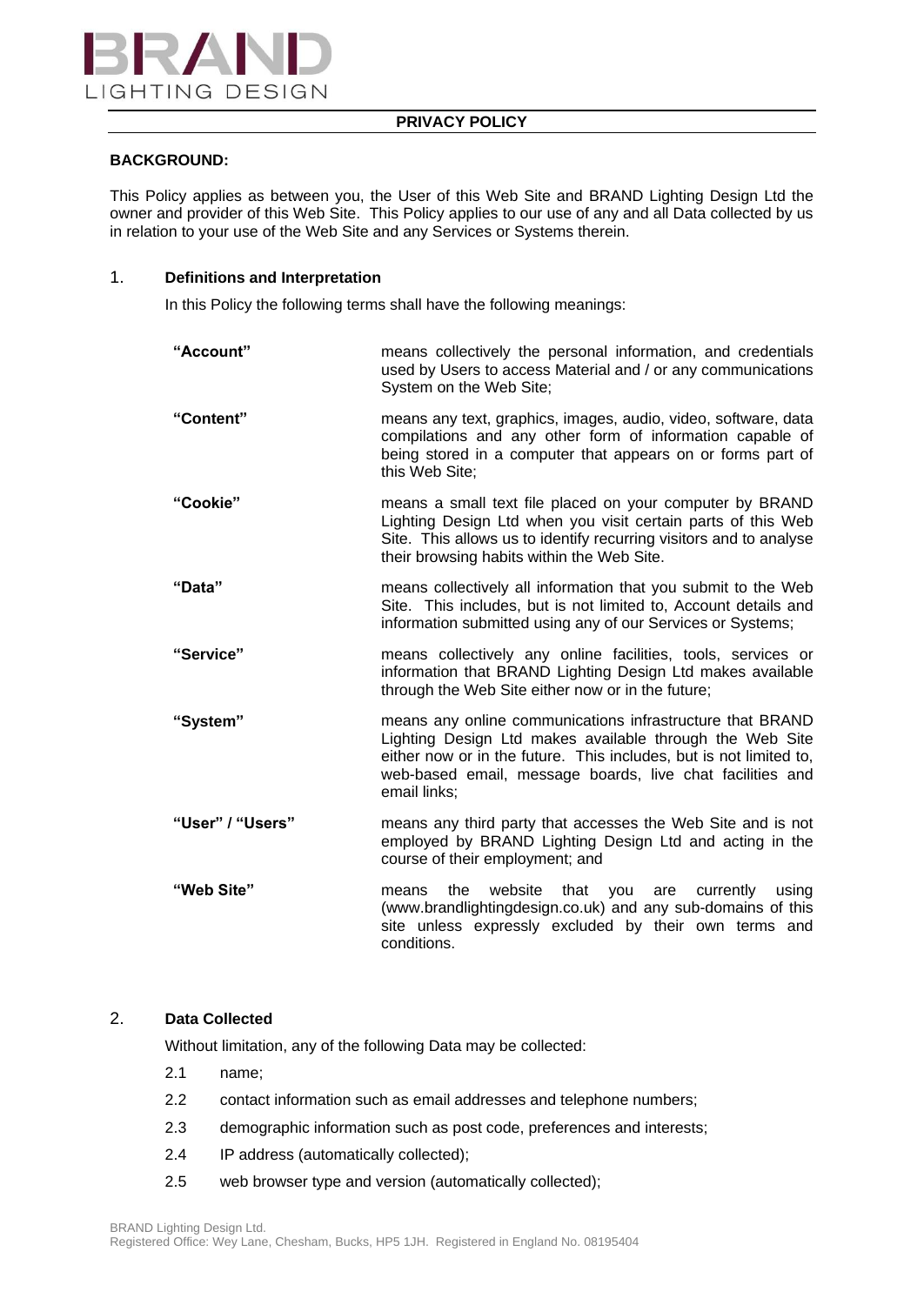

- 2.6 operating system (automatically collected);
- 2.7 a list of URLS starting with a referring site, your activity on this Web Site, and the site you exit to (automatically collected); and
- 2.8 Cookie information (see Clause 9 below).

## 3. **Our Use of Data**

- 3.1 Any personal Data you submit will be retained by BRAND Lighting Design Ltd for as long as you use the Services and Systems provided on the Web Site. Data that you may submit through any communications System that we may provide may be retained for future use.
- 3.2 Unless we are obliged or permitted by law to do so, and subject to Clause 4, your Data will not be disclosed to third parties. This does not include our affiliates and / or other companies within our group.
- 3.3 All personal Data is stored securely in accordance with the principles of the Data Protection Act 1998. For more details on security, see Clause 9 below.
- 3.4 Any or all of the above Data may be required by us from time to time in order to provide you with the best possible service and experience when using our Web Site. Specifically, Data may be used by us for the following reasons:
	- 3.4.1 internal record keeping;
	- 3.4.2 improvement of our products / services;
	- 3.4.3 transmission by email of promotional materials that may be of interest to you;
	- 3.4.4 contact for market research purposes which may be done using email, telephone, fax or mail. Such information may be used to customise or update the Web Site.

#### 4. **Third Party Web Sites and Services**

BRAND Lighting Design Ltd may, from time to time, employ the services of other parties for dealing with matters that may include, but are not limited to, payment handling, delivery of purchased items, search engine facilities, advertising and marketing. The providers of such services do not have access to certain personal Data provided by Users of this Web Site. Any Data used by such parties is used only to the extent required by them to perform the services that BRAND Lighting Design Ltd requests. Any use for other purposes is strictly prohibited. Furthermore, any Data that is processed by third parties must be processed within the terms of this Policy and in accordance with the Data Protection Act 1998.

## 5. **Changes of Business Ownership and Control**

5.1 BRAND Lighting Design Ltd may, from time to time, expand or reduce its business and this may involve the sale of certain divisions or the transfer of control of certain divisions to other parties. Data provided by Users will, where it is relevant to any division so transferred, be transferred along with that division and the new owner or newly controlling party will, under the terms of this Policy, be permitted to use the Data for the purposes for which it was supplied by you.

#### 6. **Controlling Access to your Data**

- 6.1 Wherever you are required to submit Data, you will be given options to restrict our use of that Data. This may include the following:
	- 6.1.1 use of Data for direct marketing purposes; and
	- 6.1.2 sharing Data with third parties.